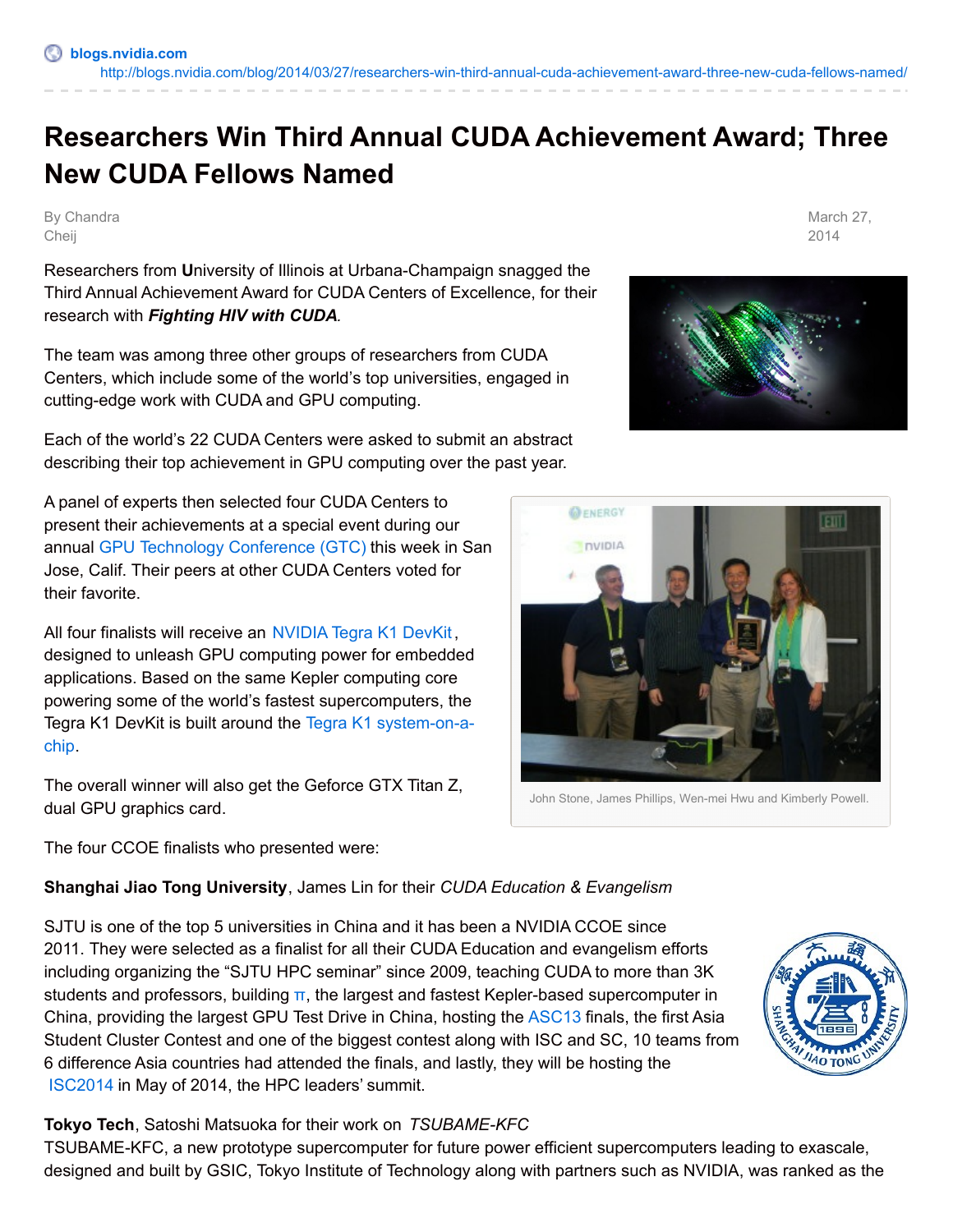No.1 supercomputer on the November 2013 edition of the Green 500 list as well as the Green Graph 500 list. This marks the first time that a single supercomputer was crowned #1 in both compute as well as data intensive applications.

**University of Illinois at Urbana-Champaign**, Wen-Mei Hwu, James Phillips and John Stone for their work on *Fighting HIV with CUDA*

The first scientific breakthrough achieved with the BlueWaters supercomputer at the University of Illinois was the determination of the structure of the complete HIV capsid in atomic-level detail, a collaborative effort of experimental groups, at the University of Pittsburgh and Vanderbilt University, and the NIH center for Macromolecular Modeling and Bioinformatics, led by Prof. Klaus Schulten at the University of Illinois. The breakthrough was enabled by the NIH Center's popular and freely available programs

NAMD and VMD, both of which incorporate CUDA technology to enable and accelerate the computationally intensive large-scale biomolecular modeling, simulation, and analysis required to perform

the 64-million-atom HIV capsid simulation. The process through which the capsid disassembles, releasing its genetic material, is a critical step in HIV infection and a potential target for antiviral drugs. The work was featured on the cover of Nature and recognized by an HPCwire Editors' Choice Award for "Best use of HPC in life sciences"2 at SC13.

### **University of Tennessee, Knoxville**, Stan Tomov for their work on *Breakthroughs in Sparse Solvers*

Over the last year, UTK developed CUDA-based breakthrough technologies in sparse solvers for GPUs. Sparse linear algebra computations comprise a fundamental building block for many scientific computing applications, ranging from national security to medical advances, highlighting their importance and potential for broad impact. The new developments harness our expertise in DLA – namely, the MAGMA libraries, providing LAPACK for GPUs and auto-tuned BLAS – to develop high-performance sparse solvers, and building blocks for sparse computations in general.

#### **Three New CUDA Fellows Announced**

As part of a week full of GPU-goodness at GTC 2014, it's fitting that the CUDA Fellow Program welcomes three new research and academic leaders to the family of CUDA architecture and parallel computing experts. These CUDA Fellows have demonstrated the benefits of GPU computing to advance their fields of research and have been instrumental in introducing GPU computing to their peers.

The newest CUDA Fellows are:

**Alan Gray** is a Research Architect at EPCC, the supercomputing center at The University of Edinburgh. Alan's research career began in the area of theoretical physics: his Ph.D. thesis was awarded the UK-wide Ogden Prize in 2004 for the best thesis in particle physics phenomenology. He continued this work, which involved exploiting supercomputers using Lattice QCD methods to calculate quantities of importance to our fundamental understanding of matter, under a University Fellowship at The Ohio State University, before moving to EPCC in 2005. His current research focuses on the exploitation of GPUs to the benefit of real scientific and industrial applications: he has a particular interest in the programming of large-scale GPU-accelerated supercomputers. He has developed the Ludwig soft matter physics application, which can simulate a wide

range of complex fluids of key importance to our everyday lives, such that it can efficiently exploit many thousands of GPUs in parallel to tackle the most complex of problems. Alan has involvement with a wide range of other GPU-